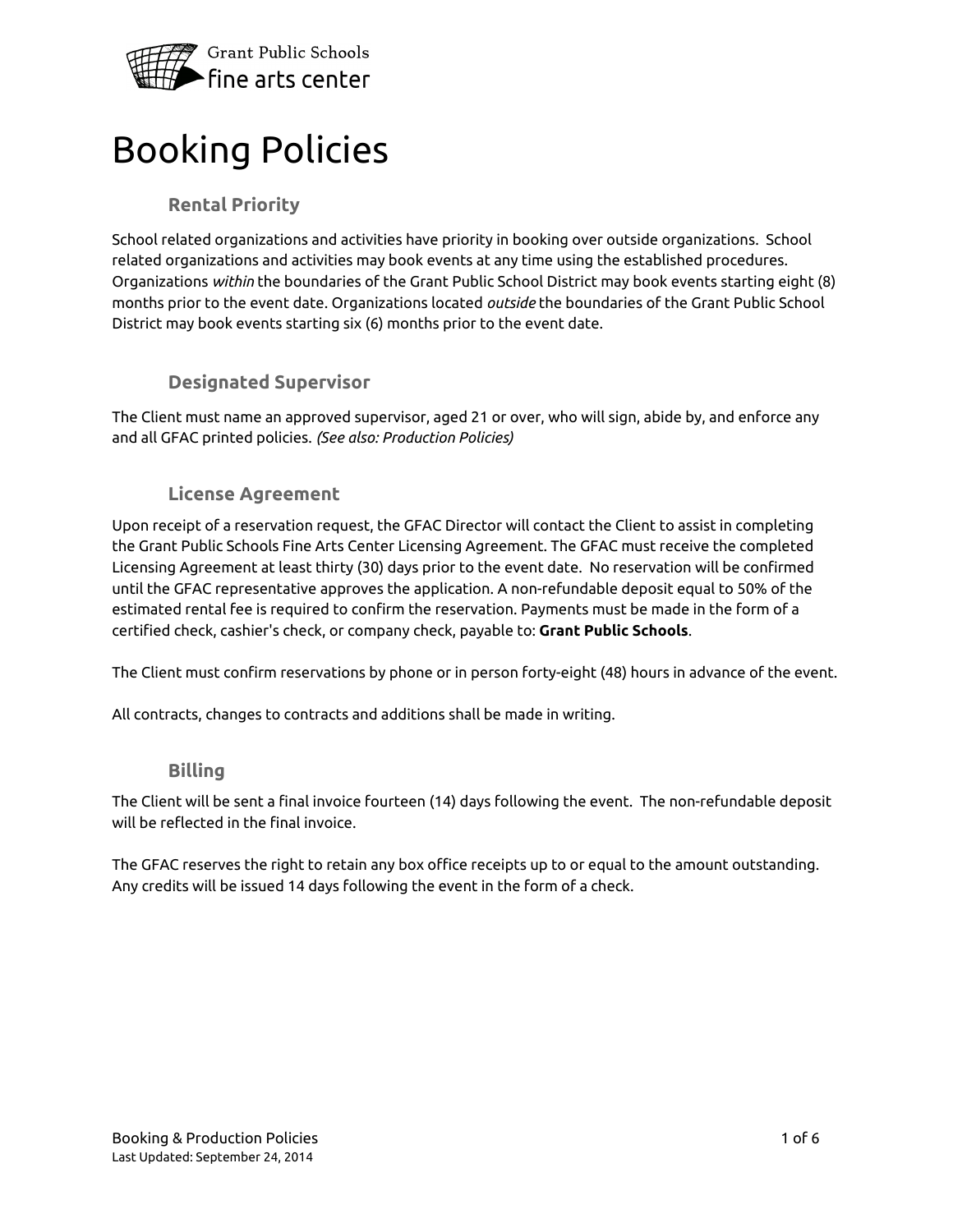

# **Cancellation**

Following the execution of a Licensing Agreement, cancellation for an event less than thirty (30) days prior to the beginning of the licensing period for reasons other than an Act of God may result in a forfeiture of deposit. The Client may be liable for any pre-production expenses related to preparation for the cancelled production. Events cancelled due to inclement weather or other Acts of God will be rescheduled if at all possible. The FAC Director or his/her designee reserves the right to interrupt any event and evacuate individuals in the event of dangerous conditions due to weather, unruly behavior, or other conditions deemed to endanger life or property. The GFAC reserves the right to refuse rental to any group, event, or activity if the management reasonably determines that said activity, or response to said activity, may cause damage or unusual risk of damage to the facility or its patrons. Rental may also be refused on the basis of prior disregard of GFAC rules and regulations. *(See also: Production Policies)*

The GFAC reserves the right to cancel an event due to the Client's breach of contract, which may result in forfeiture of the deposit. The Client may cancel a contract and forfeit the non-refundable deposit.

# **Liability Insurance**

The Client shall be required to supply evidence of public liability insurance of at least one million dollars (\$1,000,000) and naming the Grant Public Schools as an additional insured. The policy must be valid during the entire time the Client is occupying the facility. A copy of the Certificate of Insurance must be on file with the GFAC ten (10) days prior to the event.

# **Multiple Showings**

An event open to the general public and involving more than one performance on the same date must be scheduled and operated in such a manner that an interval of at least two (2) hours is provided between the end of one performance and the beginning of the next.

The GFAC reserves the right to schedule multiple, non-competitive activities in the facility simultaneously.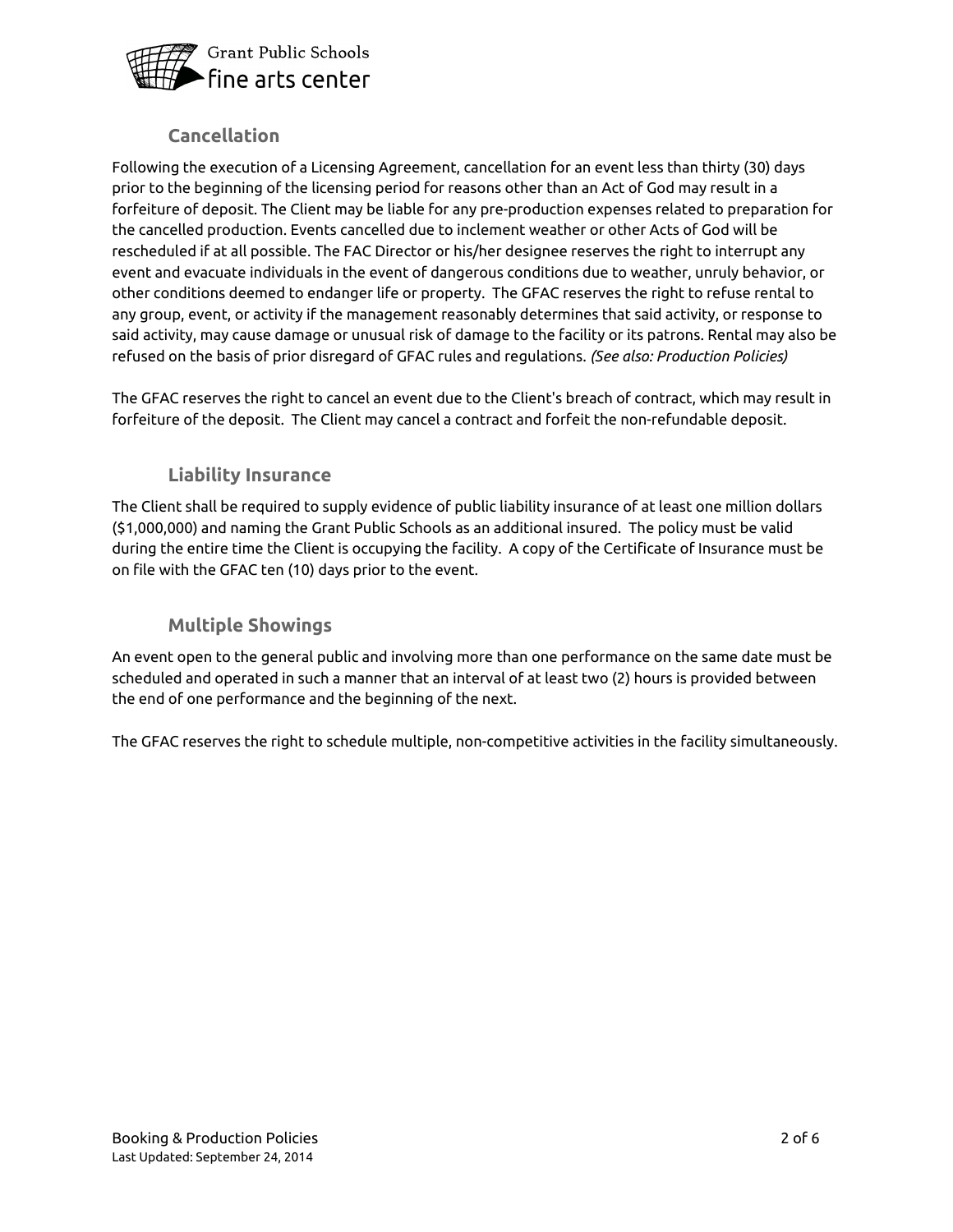

# Production Policies

# **Supervision**

Clients must have a Designated Supervisor, aged 21 or over, in the Grant Fine Arts Center (GFAC) at all times. Associates of the Client will not be admitted into the facility without said supervisor and/or prior to the agreed upon access time. No group may be in the facility without the presence of the FAC Director or his/her designee. The Client is expected to provide adequate supervision for their group. There will be no unsupervised children or students in the GFAC. Disorderly conduct of any kind may result in the immediate cancellation of the Licensing Agreement and forfeiture of deposit. *(See also: Booking Policies)*

#### **Access**

Clients may only use rooms and areas designated in the signed License Agreement. The Control Booth and Catwalks are strictly off limits to all but personnel specifically authorized by the FAC Director. No shipped goods will be received by the FAC management prior to the contracted load-in, except by prior arrangement. No animals of any kind are allowed to be on the premises with the exception of guide or assistance animals. Prior arrangement must be made for animals required for performance.

#### **Food and Beverages**

Concessions may only be consumed in designated areas as per the License Agreement. Backstage: food and drink should be limited to the green room, except as required by the script or the talent's contract. Under no circumstances shall food or drink be allowed in the house. This prohibition must be stated in any and all printed programs.

# **Controlled Substances**

The GFAC is an extension of the campus of Grant High School. Per Michigan State law, possession or consumption of alcoholic beverages (MCL 436.1904), and possession of illegal drugs (MCL 333.7410) or firearms (MCL 750.237a) in the facility or on the grounds is a criminal offense, and therefore strictly prohibited. Performances that required the use of weapons, open flame, or pyrotechnics must be cleared through the FAC Director. No helium or lighter than air balloons shall be brought into the facility.

#### **Tobacco**

The use of any and all tobacco products inside school property, including the GFAC, is prohibited under Michigan law (MCL 750.473). This prohibition must be stated in any program. Performances requiring the use of tobacco must be cleared through the FAC Director.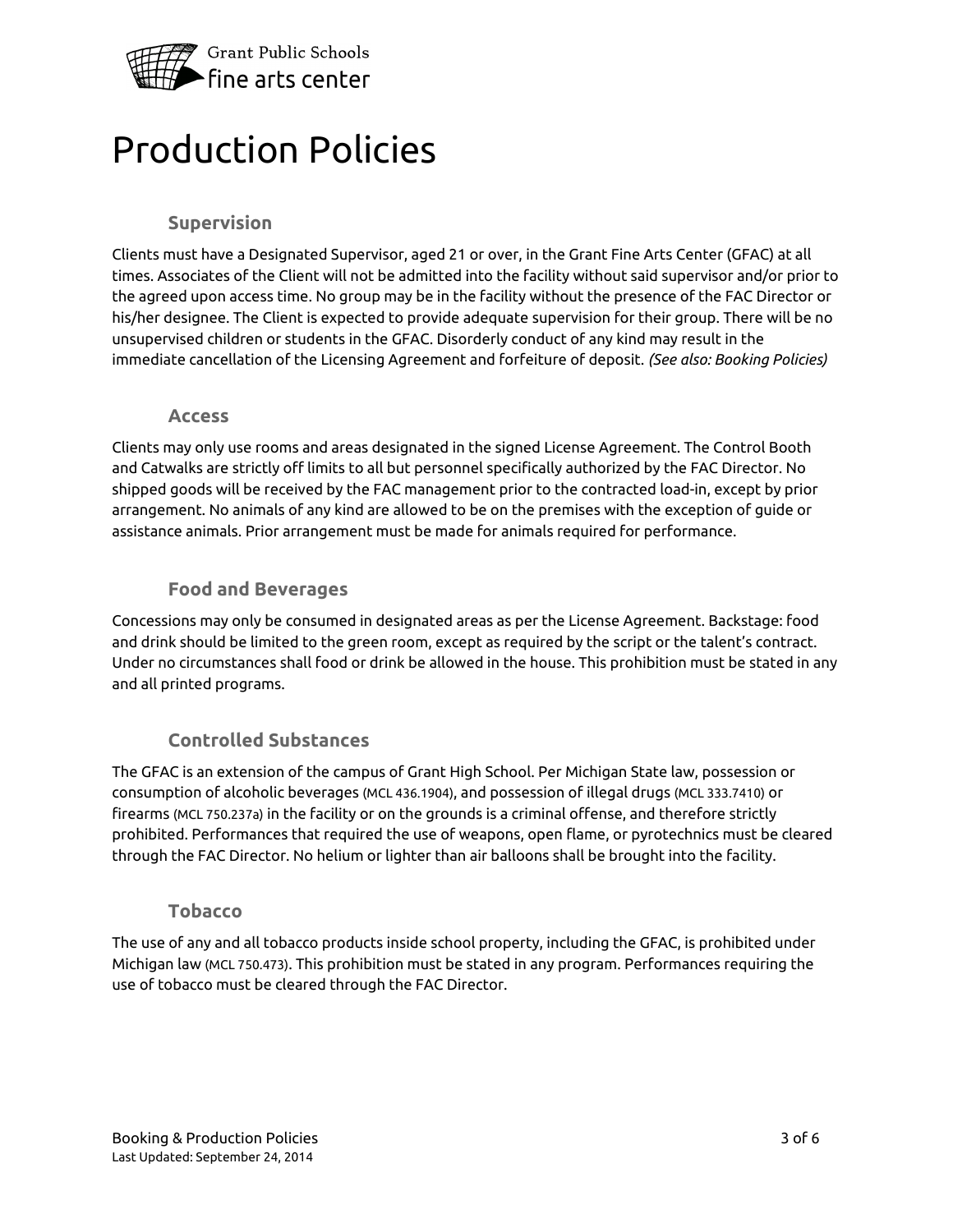

# **Expendable Materials**

No house-owned expendable materials, supplies, or equipment shall be used or borrowed unless designated in the License Agreement. This includes, but is not limited to: paper and other office supplies, musical instruments and stands, makeup, tools, lighting gels, tape, lumber, and recording media.

# **Facility Conditions**

All rooms and areas shall be left in an orderly and clean condition, or additional custodial fees may be levied. All trash shall be removed from the facility and deposited in the dumpster designated by the FAC Director. No flammable materials such as bunting, tissue paper, crepe paper, etc., shall be used in the GFAC. Proof of flame resistance may be required for certain materials.

# **Liability**

Clients are financially responsible for any damage to the facility or equipment. Proof of Insurance shall be required as a condition of use. No liability of any kind or nature shall be borne by the Grant Public Schools, any of its employees, officers, agents, or board members, individually or collectively, as a consequence of permitting access to this facility. *(See also: Booking Policies)*

#### **Hours of Use**

Clients must vacate the facility by 10pm Sunday through Thursday, and by midnight on Friday and Saturday unless prior arrangements are made through the Licensing Agreement.

# **Equipment**

All electrical and mechanical equipment shall be operated only by GFAC personnel or those individuals designated by the FAC Director. Additional fees may be levied for these services. Any equipment brought into the facility is subject to examination and approval by the FAC Director and must be listed in the Licensing Agreement. The Client may not alter or modify any equipment owned by the GFAC. No individual shall operate any engine or machinery or use oils, burning fluids, camphene, kerosene, naphtha, or gasoline for mechanical or other purposes. Tripods and "plug in" cameras are prohibited in the house. Use of flash cameras are prohibited and such prohibitions must be stated in any and all printed programs.

# **Facility Personnel**

The FAC Director will determine the number of facility personnel necessary for any given production. Additional fees may be levied for these services. The Client may be required to schedule a production meeting with the FAC Director up to four weeks prior to the event date. Security personnel may be required at the discretion of the FAC Director. If deemed necessary, the client is responsible for security arrangements and expenses.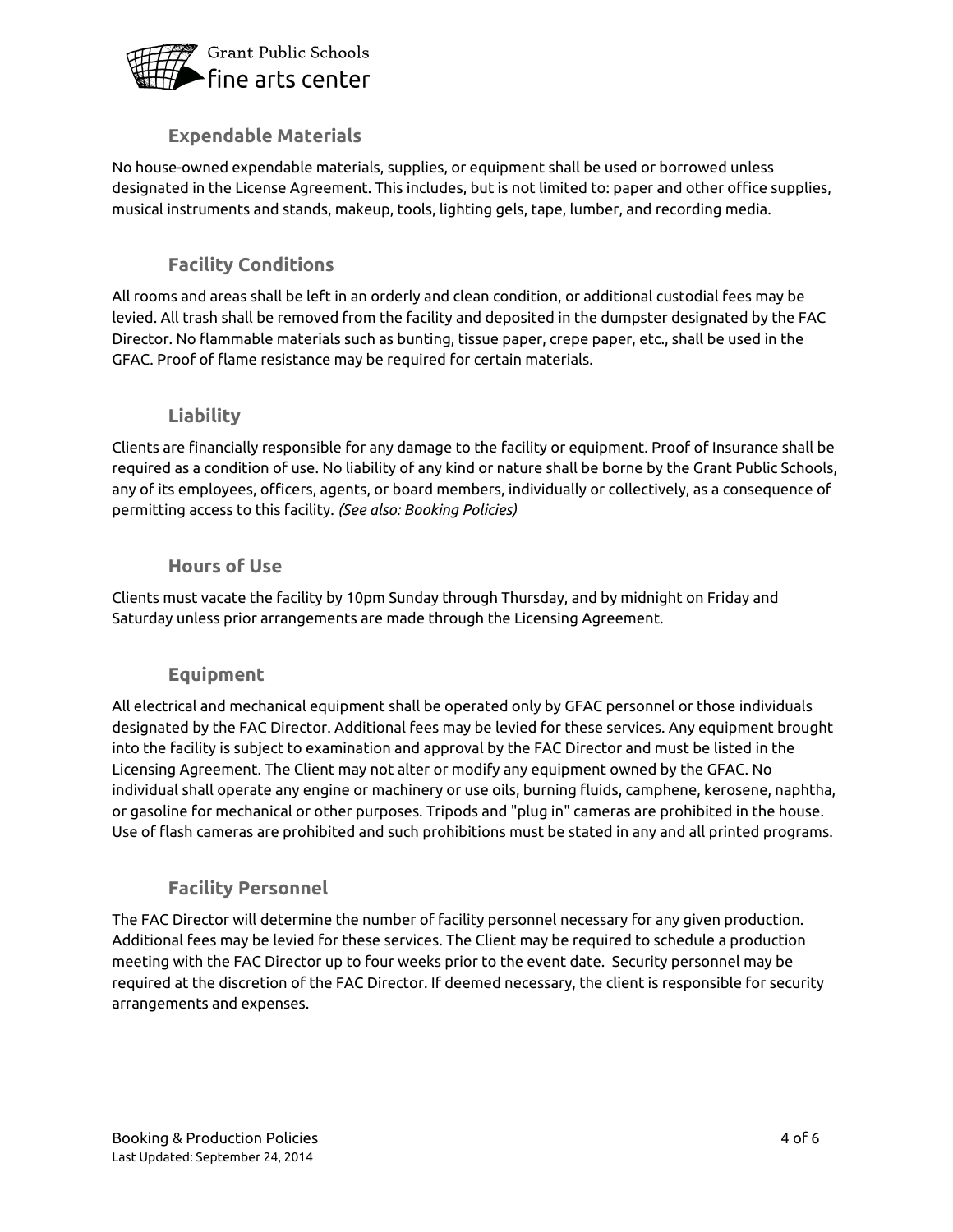

# **Load-In / Load-Out**

Load in/out will be through the backstage doors only, and only at times stated in the Licensing Agreement. All materials shall be removed from the premises. No scenery, scrap, or other production materials shall be disposed of in house dumpsters without prior arrangement.

# **Cancellation**

Following the execution of a Licensing Agreement, cancellation for an event less than thirty (30) days prior to the beginning of the licensing period for reasons other than an Act of God may result in a forfeiture of deposit. The Client may be liable for any pre-production expenses related to preparation for the cancelled production. Events cancelled due to inclement weather or other Acts of God will be rescheduled if at all possible. The FAC Director or his/her designee reserves the right to interrupt any event and evacuate individuals in the event of dangerous conditions due to weather, unruly behavior, or other conditions deemed to endanger life or property. The GFAC reserves the right to refuse rental to any group, event, or activity if the management reasonably determines that said activity, or response to said activity, may cause damage or unusual risk of damage to the facility or its patrons. Rental may also be refused on the basis of prior disregard of GFAC rules and regulations. *(See also: Booking Policies)*

# **Seating**

Under no circumstances shall the number of individuals in the house exceed the total number of seats (793). In order to be allowed entrance to an event, any person, regardless of age, must have a ticket and occupy a seat. No one shall sit or stand in the aisles, obstruct exits, or otherwise violate state and/or local fire codes. During rehearsals, the seating area shall be restricted to individuals directly connected to the production. Should the number of individuals in the house exceed twenty five (25), the rehearsal shall then be deemed a performances and fees and restrictions shall be levied accordingly.

# **Patron Access**

For performances, the lobby shall be opened no later than sixty (60) minutes prior to the published curtain, and the house shall be opened approximately thirty (30) minutes prior to curtain, as per the Stage Manager's instruction. Late arrivals shall be seated at the discretion of the Front of House Staff. Except by previous arrangement with the FAC Director, only performers and production staff are to be allowed in any and all backstage areas. This prohibition must be stated in any and all printed programs.

# **Parking**

Patron and talent parking shall be restricted to areas and times designated by the FAC Director.